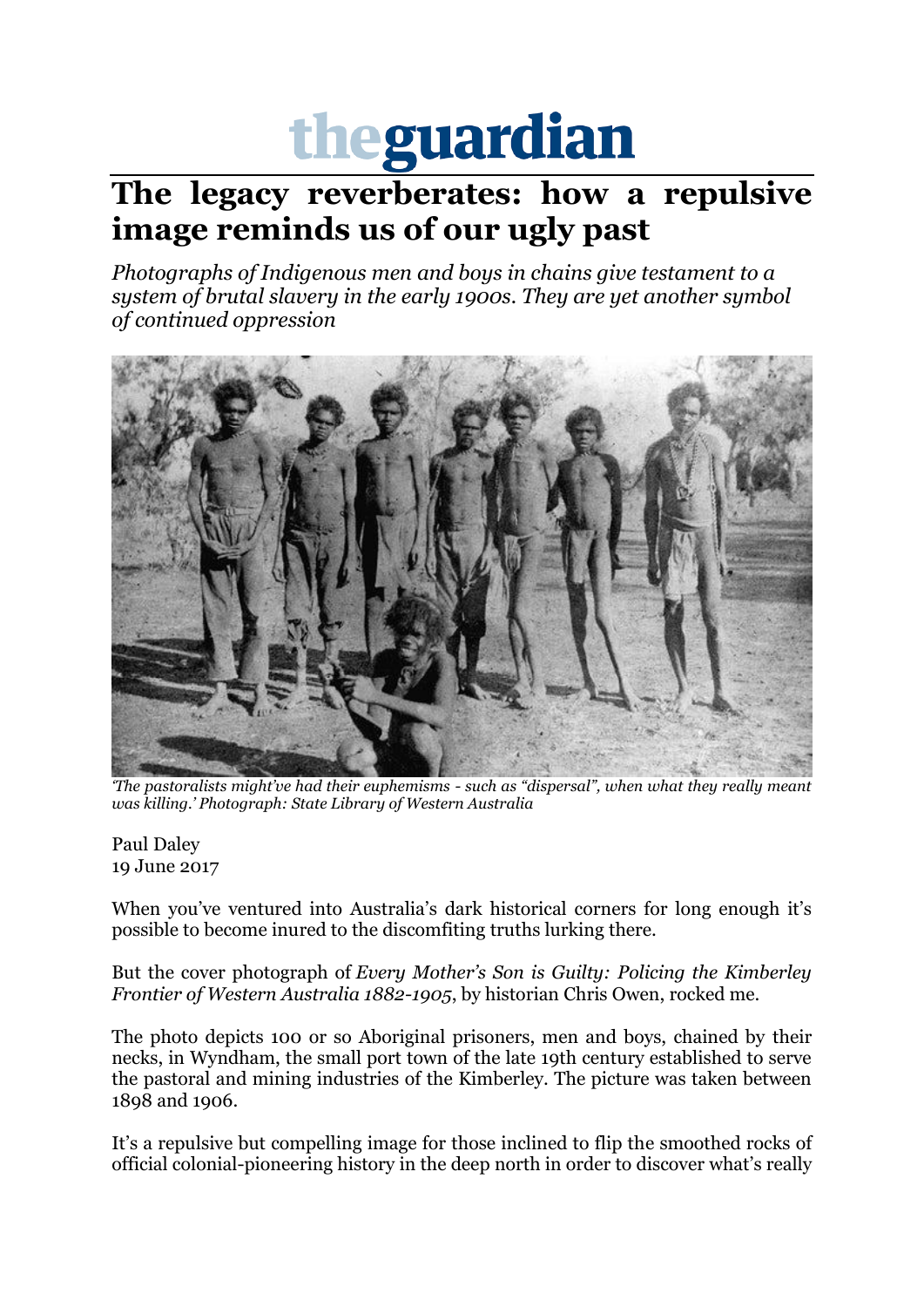underneath. And it impels you to ask ever more questions about a frontier in which so many famous, long dead, white pioneering figures are still eulogised as rugged egalitarian heroes when they might more appropriately be remembered as complicit in extrajudicial killings of Indigenous people, who amassed fortunes off proceeds of what often amounted to slavery.

Owen – a former history teacher, one-time guitarist in heavy metal outfit Cremator, and now an honorary research fellow at the University of Western Australia and Indigenous family history researcher at WA's Department of Aboriginal Affairs – advised me to read Mary Durack.

I'd heard of the writer Durack, a daughter of "MP" Durack – one of the earliest colonists, in 1882, of the Kimberley – for her rugged accounts of her Irish family's imposition of what became a vast pastoral empire on stolen Aboriginal land. And I knew of her sister Elizabeth, a duly acclaimed artist, thinker and writer who, in an extraordinary, irreversible, late-life act of self-harm, painted and entered art shows as the pseudonymous Aboriginal stockman/bush artist [Eddie Burrup.](http://www.independent.co.uk/incoming/the-scandalous-outing-of-eddie-burrup-734163.html%E2%80%9D%20http:/www.independent.co.uk/incoming/the-scandalous-outing-of-eddie-burrup-734163.html)

I'd not previously read Mary Durack's *Kings in Grass Castles* (1959) or its 1983 sequel *Sons In the Saddle*.

Family biography is fraught. Of this Durack was, clearly, acutely mindful.

The omissions in her books about the appalling, intensely violent, inhumane treatment of Aboriginal custodians (by her antecedents; by what passed for a remote judicial system; by an evidentiary protocol that invariably absolved the invaders of culpability; by a brutal, corrupt policing system that bolstered the profits of those families in Durack's grass castles) have been left to Owen and others to fill.

As Owen pointed out, Durack's stylised narratives "celebrated European exploration, pioneering, colonisation and conquest".

"Aboriginal people were part and parcel of the environment: an element to be overcome by force if necessary, along with drought, wild animals, hunger and thirst. Unspoken in these accounts is the extreme violence between colonists, police and Aboriginal people ... the 'difficult aspects' of colonisation. Durack makes many references to violent interactions involving the killing of Aboriginal people ... though events are spoken of in euphemisms (the term 'dispersal' being the most obvious) or clouded under a veil of allusion."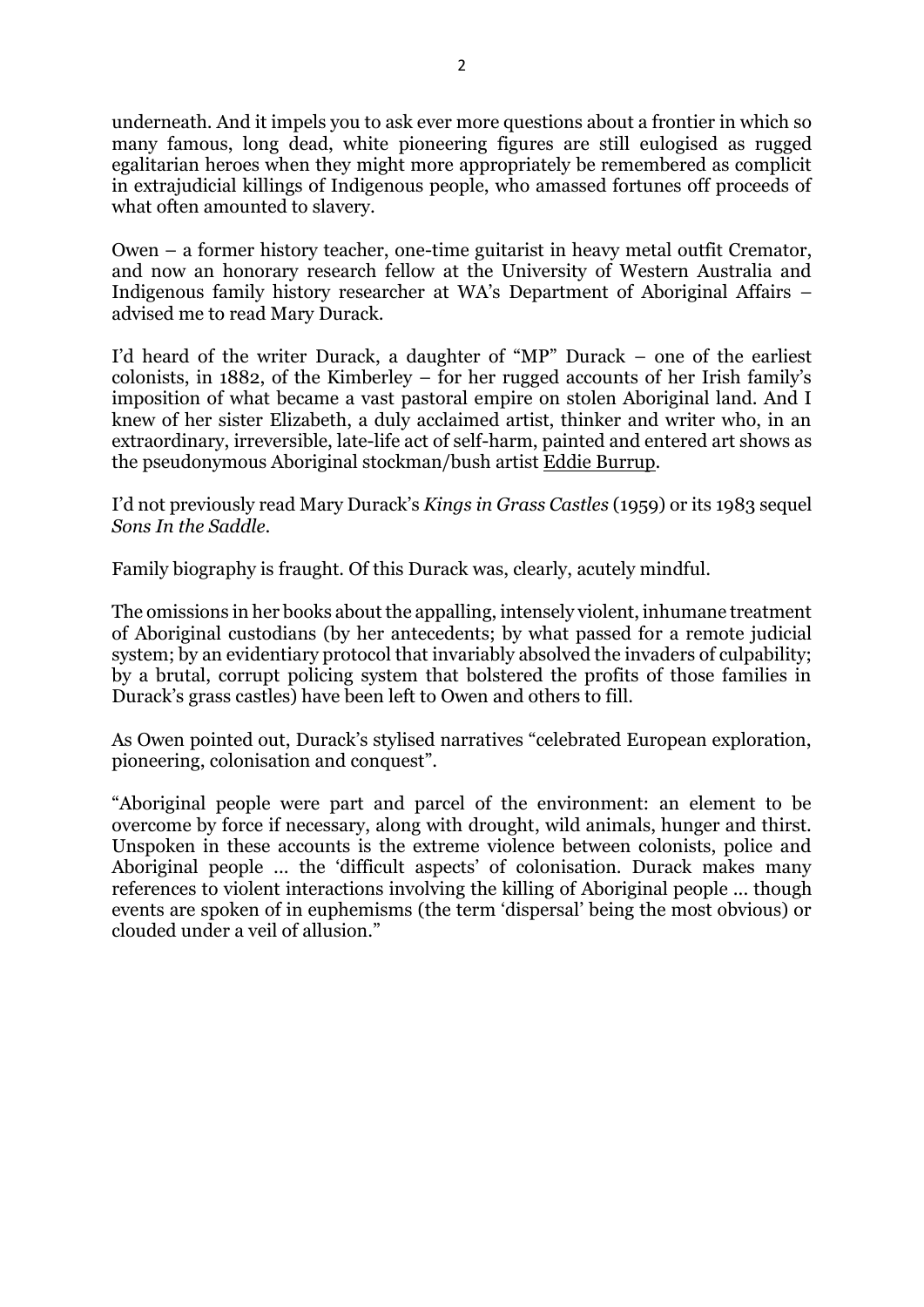

*Aboriginal men in chains at Wydnham prison in Australia c 1901. This full-frame photo, published in the book Nyibayarri: Kimberley tracker (1995), shows boys on the left.*

Historian [Mark Finnane](https://www.griffith.edu.au/humanities-languages/school-humanities-languages-social-science/staff/mark-finnane) has pointed out that while Durack's books were "distinguished by their recognition of Aboriginal lives and (occasionally) perspectives" this "cannot displace her unapologetic approach to recording her family's history, and a forgetfulness when it came to dealing with one of the darkest moments of the family's saga".

Yes, Durack recounted the murder of her uncle, "Galway" Jerry, at Dunham River for which a black worker was convicted. But she omits how Jerry three years earlier was cleared of complicity in shooting two Aboriginal men, one fatally, at the same place.

There are other curiosities too, one involving a photograph of "Aborigine prisoners, mostly arrested on cattle-spearing charges" taken at Wyndham in 1901, the year of an Australian federation that failed to deliver better outcomes to the frontier's Indigenous.

Again the Aboriginal men are shackled with heavy neck chains before a tin shed prison under the eye of a white keeper. The photograph has been cropped. At least two of the prisoners cut from the original photograph would appear to be boys. Why were they cropped out? To fit the page perhaps. Who knows?

Indeed, one of the uglier truths in Owen's book is the widespread imprisonment of Indigenous boys on the Kimberley frontier. Like the men they were chained to, they were made to build roads and fences and to clear land.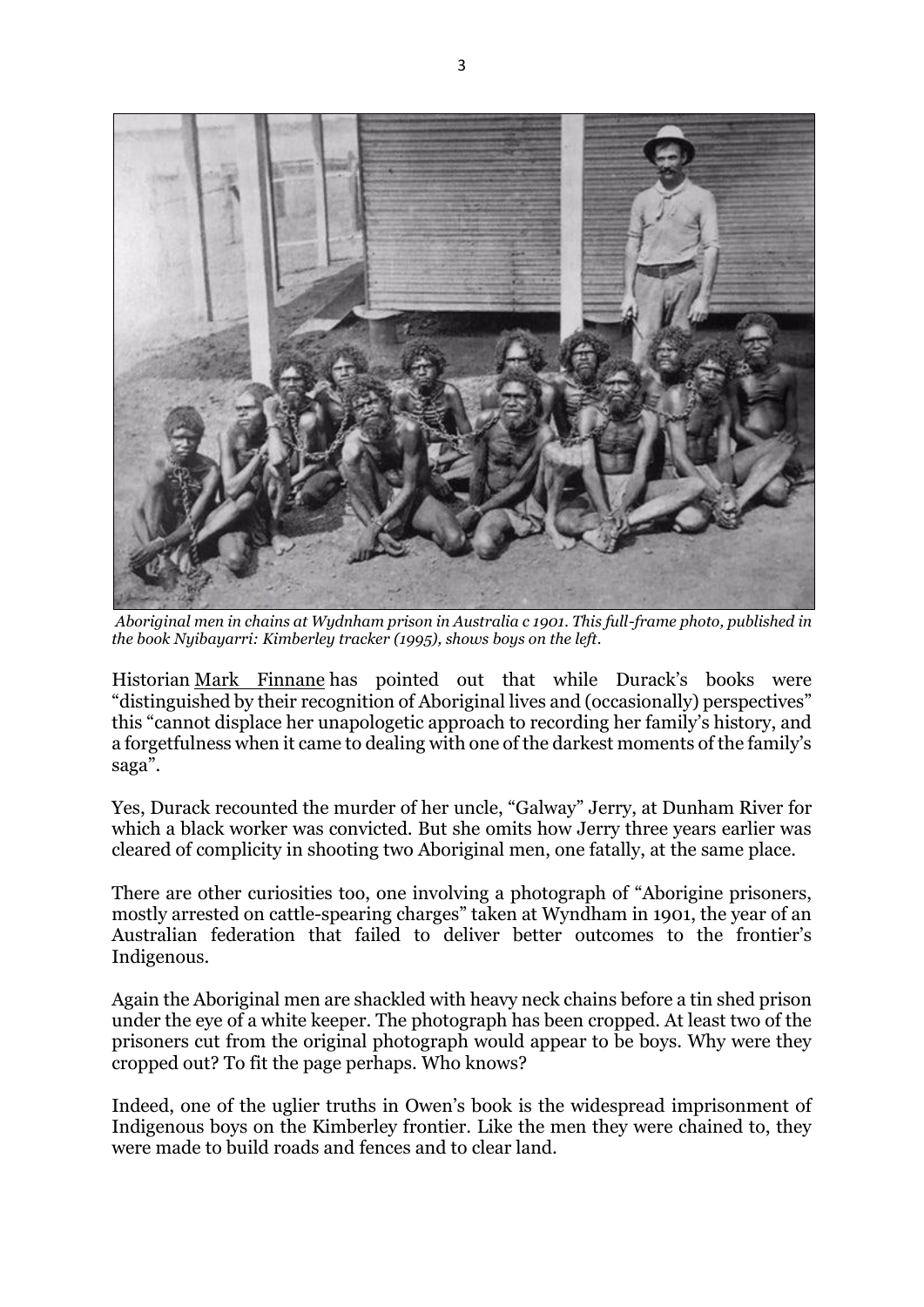Owen writes: "In Hall's Creek Aboriginal children as young as 10 were arrested, charged and imprisoned for periods of up to six months, sometimes with hard labour. One 15-year-old boy was sentenced to nine months for killing a goat, and another eight children between 14 and 16 years received two years' gaol with hard labour for cattle killing."



*Aboriginal men in chains at Wydnham prison in Australia c 1901. This cropped photo, published in*  Sons In The Saddle *(1983) excludes boys who were originally pictured on the left.*

Then in WA, as today, the jails overflowed with Indigenous males of all ages.

In 1905 the Roth royal commission into "the condition of the natives" shocked the country and the world with its findings about policing practices, the murder of Aboriginal suspects by police and the marching over hundreds of kilometres of Aboriginal men "on the chain".

The royal commission heard how confessions for cattle stealing were sometimes extracted from suspects – including boys – on threat of murder at gunpoint; how some police routinely raped Indigenous women and operated on a "rationing system" whereby they were paid a daily allowance for each black prisoner "on the chain".